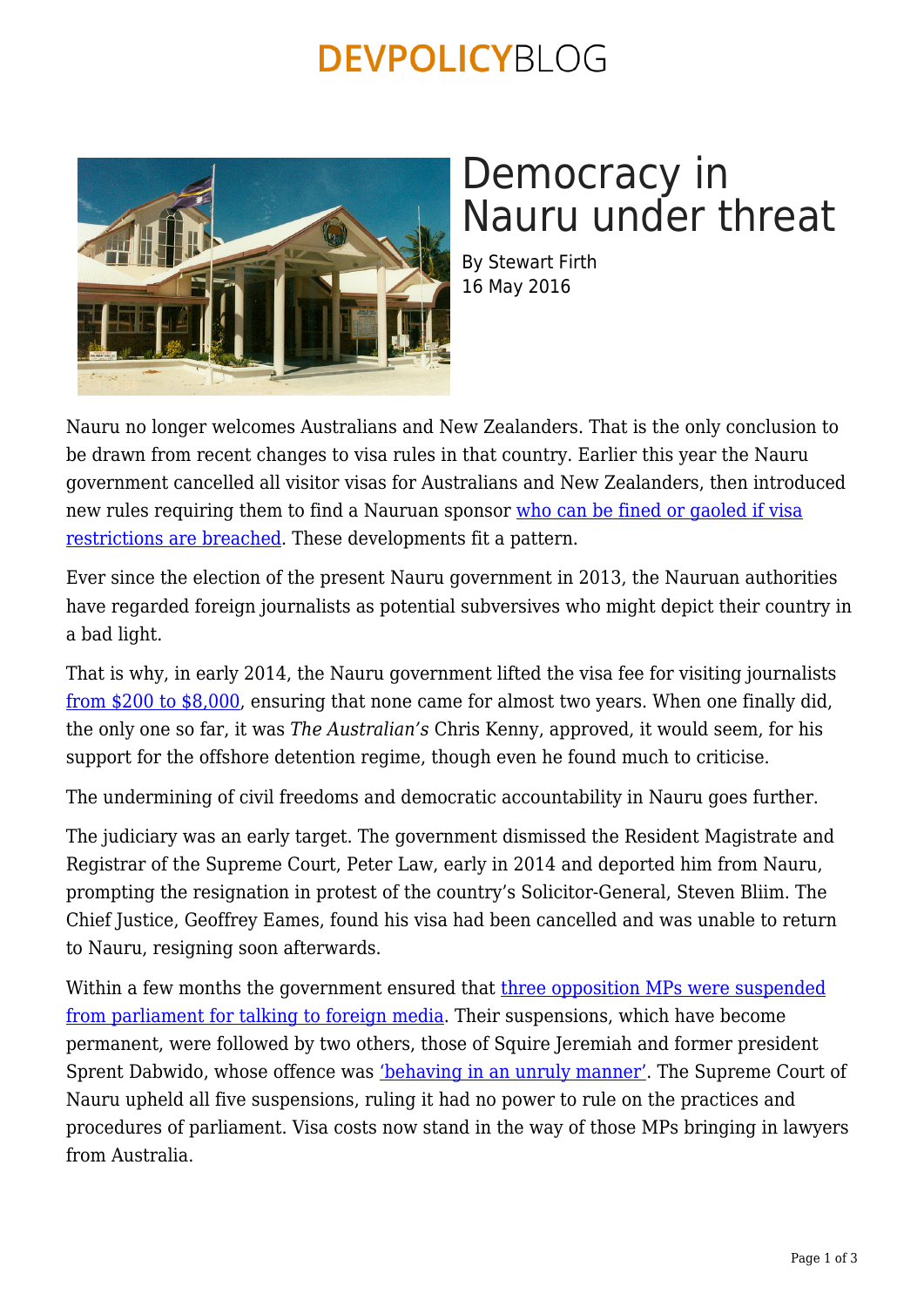## **DEVPOLICYBLOG**

In May 2015 the Nauru government [directed the country's monopoly internet provider](http://www.abc.net.au/news/2015-05-02/nauru-ban-on-facebook-to-diffuse-dissent-critics-say/6439146) [Digicel to block Facebook](http://www.abc.net.au/news/2015-05-02/nauru-ban-on-facebook-to-diffuse-dissent-critics-say/6439146) and apps such as Skype on the grounds that they offered access to pornography. The real reason seems to have been that Facebook was becoming a locus of criticism on blogs such as 'Nauru Politics' and 'Nauru rumours and conspiracies'. At the same time the government amended the criminal code to make 'political hatred' or any statement deemed likely to threaten public order punishable by up to seven years' imprisonment.

Political tensions intensified in June 2015 when the ABC's *[7.30](http://www.abc.net.au/7.30/content/2015/s4251115.htm)* [program claimed](http://www.abc.net.au/7.30/content/2015/s4251115.htm) to have evidence that five years earlier, an Australian phosphate company had bribed both Baron Waqa, now President, and David Adeang, now justice minister, as part of an attempt to take over the country's phosphate industry.

The following week hundreds of anti-corruption protesters gathered outside parliament house in what the government condemned as a riot. The police arrested Matthew Batsiua, one of the five suspended opposition MPs and further arrests of opposition MPs followed, with Sprent Dabwido and Squire Jeremiah also remanded in custody. A few days later, opposition MP, Roland Kun, was boarding a plane en route to Australia when he was detained. The Nauru government [cancelled his passport](http://www.abc.net.au/news/2015-06-17/nauru-mp-prevented-from-leaving-country-after-abc-interview/6553552), leaving him stranded on the island with his wife and children in New Zealand. Kun remains on the island after he failed in a legal appeal.

As popular criticism of the Nauru government intensified, the New Zealand parliament expressed 'concern regarding the Government of Nauru's alleged interference with the judiciary, the suspension of Opposition members of Parliament, the cancelling of passports of Opposition members of Parliament, and the removal of civil and political rights.' And in September 2015 the New Zealand government [suspended aid worth US\\$760,000 annually](http://www.radionz.co.nz/international/pacific-news/277336/former-top-judge-says-nz-response-to-nauru-weak), sensitive to criticism that the funds – destined for Nauru's Department of Justice and Border Control – were in fact supporting an unjust system. The New Zealand government position remains unchanged.

Adeang, the architect of many policy changes, is now preparing the way for victory in Nauru's elections this year. The parliament has passed legislation, contrary to Section 31 of the constitution, requiring any prospective candidate employed in the public sector to resign three months before the election, a move designed to deter people from standing for election. The fee for nominating a candidate has been increased [from \\$US74 to US\\$1,500](http://pidp.eastwestcenter.org/pireport/2016/March/03-14-09.htm), in a transparent attempt to discourage people from standing for election.

The presence of the detention centre on Nauru has facilitated a climate of repression in a